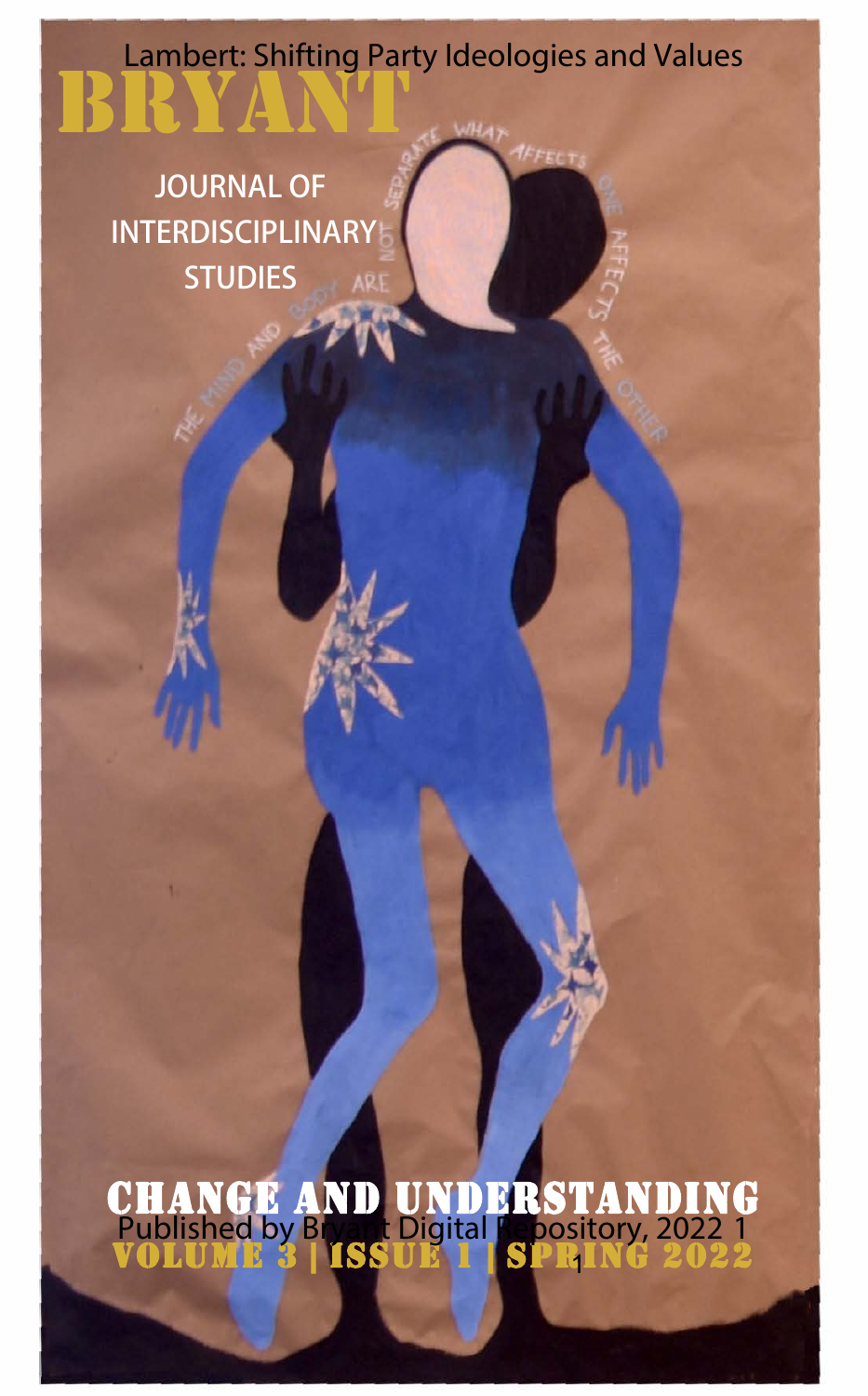**"Shifting Party Ideologies and Values"**

Hanna Lambert

LGLS/POLS490: Senior Seminar in Politics and Law

Professor Michael Bryant

December 18, 2021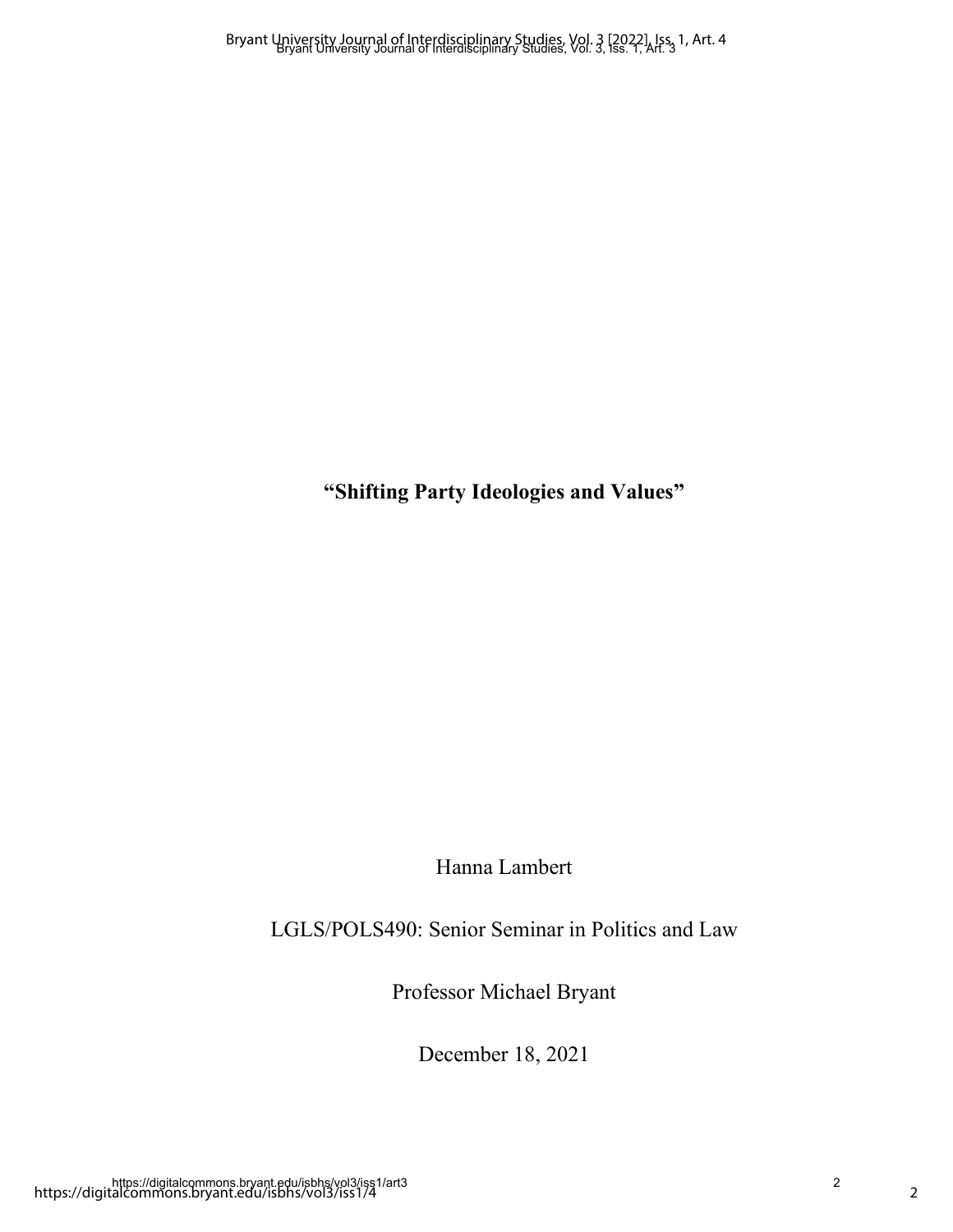Politics and political ideology are sewn into the fabric of the United States – it affects everyone. For some people, politics provides a job, whether it be with a party or any type of union, and for some people it affects them in more of a background way or acts as a blip in their day to day lives. The focus of this research paper is to analyze and describe how recent shifts in political parties, party values, and party ideologies, have affected the current political climate of America. The main research question that I am looking to answer through my analysis of data is "How have the recent shifts in political party ideology and values effected the current political climate of America?" This paper will emphasize the evolution of party radicalization by observing another notable shift in societal and political values and using it as a comparison to the current shift that I believe is occurring in American values and society.

The analysis of three main research topics regarding the demographics of parties, their historical values/stereotypes and current values/stereotypes, and evolution into sub-parties will be conducted thoroughly through the evaluation of three main research questions that compare current data to data collected during the New Deal era/ time-period surrounding the 1920s and 1930s. The sub-questions that my analysis is based upon are as follows:

- 1. How have party demographics of the Republican and Democratic parties changed recently as compared to the 1920s/1930s? What do they look like now?
- 2. How have party values and platforms changed over time?
- 3. How has the radicalization of ideas within the two major political parties contributed to the split or fracturing of the Democratic and Republican parties? Has this radicalization had ramifications on voter identity or voting behavior for the parties?

Through my research on the topic areas, research questions, and factors previously outlined, I am looking to demonstrate that recent shifts in political party ideology have contributed to a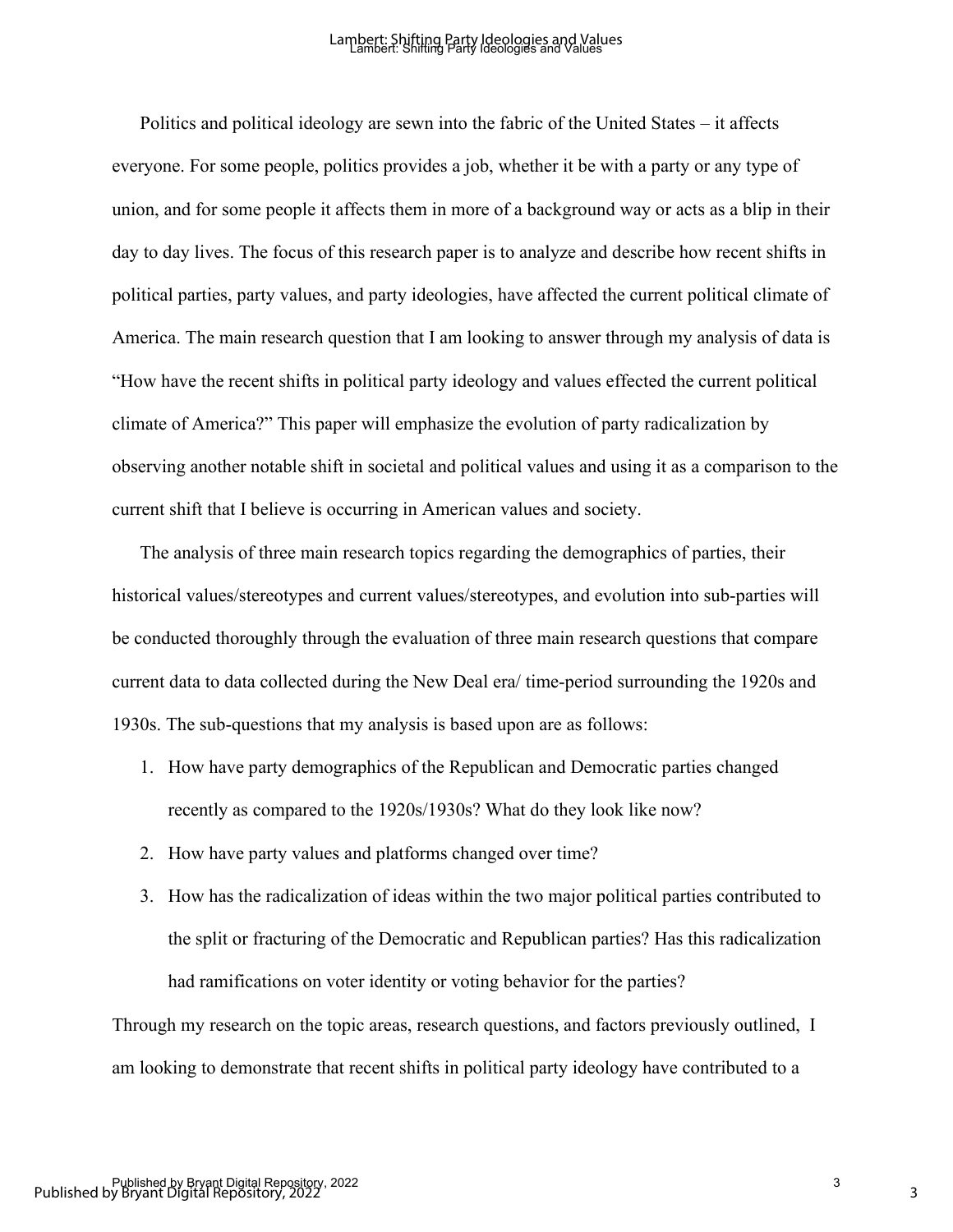more polarized political climate and have allowed for further separation between the two prominent parties.

The radicalization of political parties is a prominent topic in American news as of late, following the 2016 Presidential election, however, it is important to establish that this morphing of parties into fractural sub-parties is not a new concept. This paper will use historical data to prove that shifting and morphing of party values into their current states was gradual and an adaption of the parties to a changing political climate.

 In looking at the data surround the demographics of the parties, it was apparent that currently, voters who tend to "lean"<sup>[1](#page-3-0)</sup> towards one specific party have similar patterns of voting and political engagement behavior as people who directly identify themselves with that party (Hanson & Chen 2020). Party identification fuels a large portion of our current American political system. By definition, party identification is a presumably long-term attachment of oneself to a political party and the values the party represents (Dalton 2016). While there are certain ways to determine levels of party identification to which subsect a voter may identify as, the most important point I found through my research was that, although voters may be reluctant to label themselves as identifying with a party, those who "lean" towards a specific party or subsect of a party are engaging in the same types of political support behavior as those who identify with a party do (Hanson & Chen 2020). This is especially important to note when discussing the demographics of the two major political parties as the demographics of political parties are gathered from data surrounding who voted for a party or candidate in major elections – it is not dependent upon party identification specifically.

<span id="page-3-0"></span> $1$  Identify with a party's values and morals but may not directly support the party in voting or donation activity.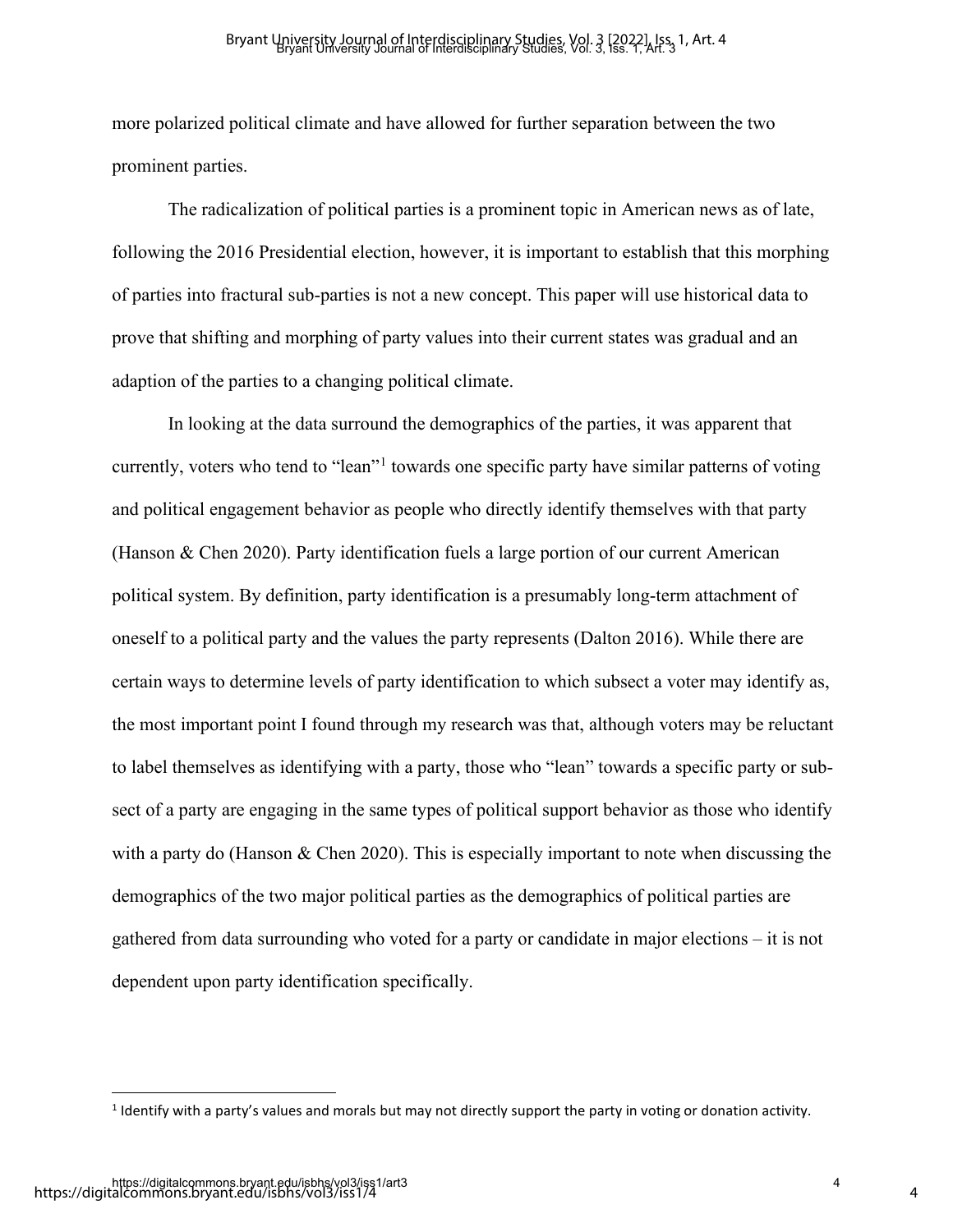Shifts and changes in party demographics help to shape the way political platforms and parties interact. To best analyze the shifts in demographics, this paper will analyze the current demographics regarding age, race, income, and education in conjunction with data collected on voting demographics in the lates 1920s/1930s. The data regarding current party demographics was very straightforward and consistent with reports in mainstream media and news outlets. It was found that in the current climate, people who identify and/or vote for the Democratic party (and any of the sub-parties that fall under the umbrella of "Democrat") are more likely to have obtained a degree through the means of a higher education institution than Republicans (Hanson & Chen 2020). To be more specific, about 36% of Democrats hold a degree from a higher education institution, whereas 28% of Republicans hold a degree from a higher education institution (Hanson & Chen 2020). This data insists that currently Democrats are more highly educated as a whole demographic than that of people who vote for and/or identify with the Republican party.

Despite the data revealing that the Democratic party is more educated on a college level, it also revealed that Democrats, as a demographic group, may have a lower income than that of the Republican party (Hanson & Chen 2020). In comparing the income of the demographic groups of each party, researchers found that approximately 26% of Republicans made above \$100,000, and 13% of Republicans made under \$25,000 annually (Hanson & Chen 2020). In comparison, 20% of the demographic group associated with the Democratic party had an annual income above \$100,000, and approximately 29% had an income of below \$25,000 (Hanson & Chen 2020). The data gathered and analyzed regarding income and education demographics point to the assumption that the Republican party may have a lower percentage of their voters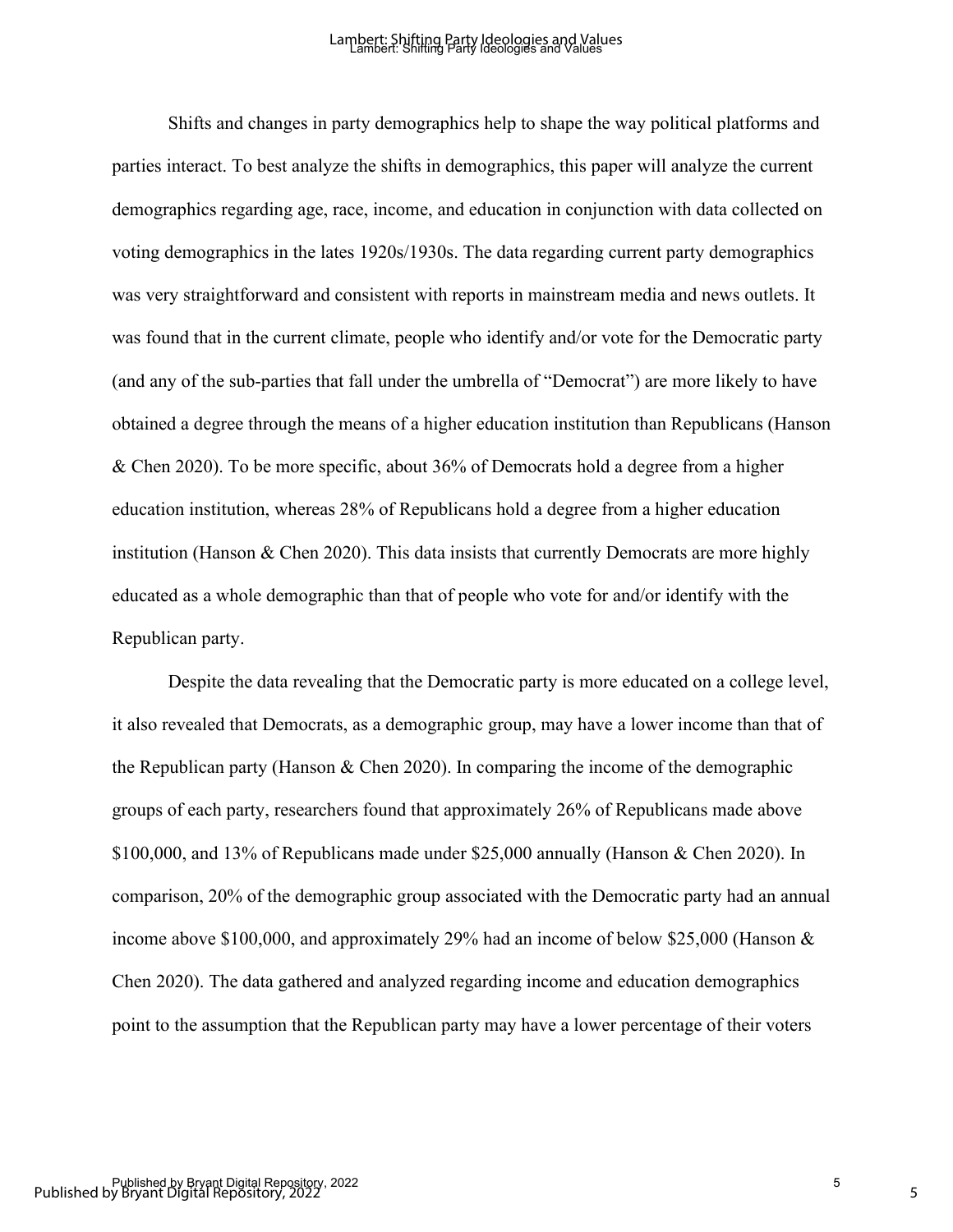attending higher education institutions yet have a higher percentage of their voters making a higher annual income – the variables in the assumption for the Democratic party are flipped.

The demographics regarding race and ability to pull votes from minority groups was interesting. Researchers report that the data collected concerning race of voters pointed to the Democratic party having a more racially heterogenous demographic than the Republican party (Hanson & Chen 2020). According to information sequestered by researchers, about 46% of voters that voted for and/or identify with the Democratic party identified themselves as members of a racial minority group, whereas only 29% of Republican voters and/or people who identify with the Republican party reported identifying as a member of a minority group (Hanson & Chen 2020). This current demographic data regarding race is very important when discussing the historical and current party value systems of both the Democratic and Republican parties.

 In terms of age groups and age's factor in the demographics and value systems of the Republican and Democratic parties that tend to vote or lean towards a specific party – the results gathered by researchers pinpointed two main age sectors for both parties. Researchers concluded that the Democratic party appeared to have the largest pull on the youngest ages and some older aged voters – voters in their 20s (or slightly younger) and voters in their 50-60s all lean heavily as an age group towards the Democratic party (Newport 2014). The Republican party's age demographics look very different as they pull mostly voters in their mid-life range and the oldest category of voters – individuals in their 30s and 40s, and individuals older than 70 tend to identify most with the Republican party (Newport 2014). Overall, however, the Democratic party has a higher number of voters who "lean" towards their party platform/ideology than any other political party.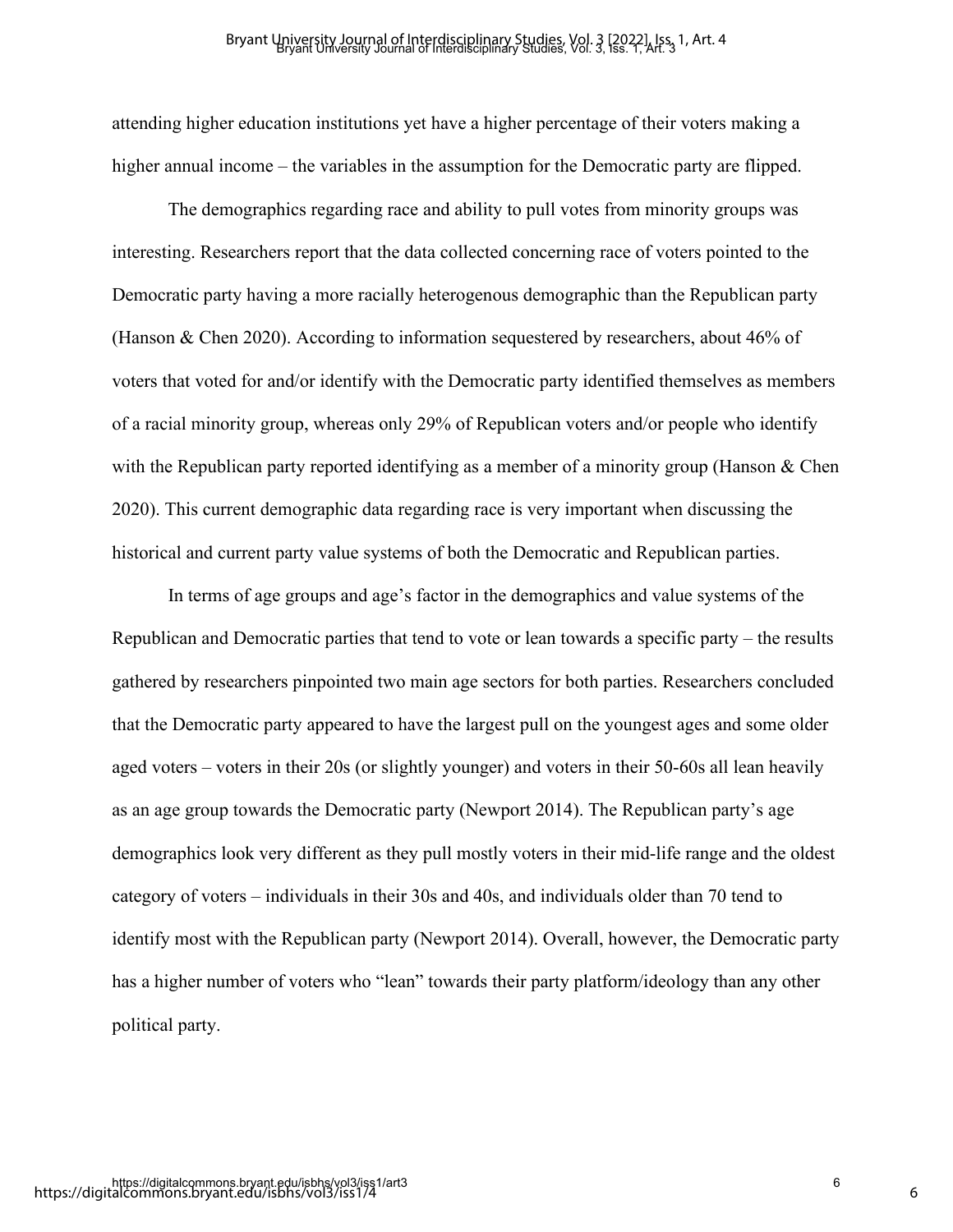These current voting demographics are a result of a change that started in the late 1920s, a period that is commonly called the "New Deal Era"<sup>[2](#page-6-0)</sup>. This era is characterized as a boom in political activity and support for the Democratic party. It was the first time ever that the federal government was held fully responsible for the nation's economic welfare - when the great depression hit, people saw it as more of the government's duty to provide for the citizens and create programs that allowed for the welfare of all peoples under the government (Prindle 1979). This era saw a major change in the support for the parties, many new voters and existing voters switched parties to align with the platform of the Democratic party – which reached a peak in the 1940s when the Democratic candidate had the highest percent of the popular vote recorded for the party at that time (Prindle 1979). While the basis of this shift is not fully clear, it is reasonable to assume that a change in voter beliefs and change in demographics of each party lead to the result.

The data studied by Prindle in his essay proves this theory as he cites that the outpouring of older voters in elections and introduction of younger voters into the party system helped to account for some of the major shifts in participation and party support. It is also important to note that the introduction of women voters and the increased participation of African American voters in the 1930s. The introduction and participation of these two groups helped to prolong and facilitate the success of the Democratic party in the 1930s. Before running for President in 1932, Franklin Delano Roosevelt (FDR) was known as an ally to the women's suffrage movement and supported it publicly as apart of his political platform in 1912 (Gardner et al., 2016). This support shown by FDR combined with the economic hardship of the Great Depression led to a greater number of women voting for the Democratic party during the New Deal Era, effectively

<span id="page-6-0"></span> $2$  Period around the 1930s in which the federal government created social welfare programs as a response to the Great Depression.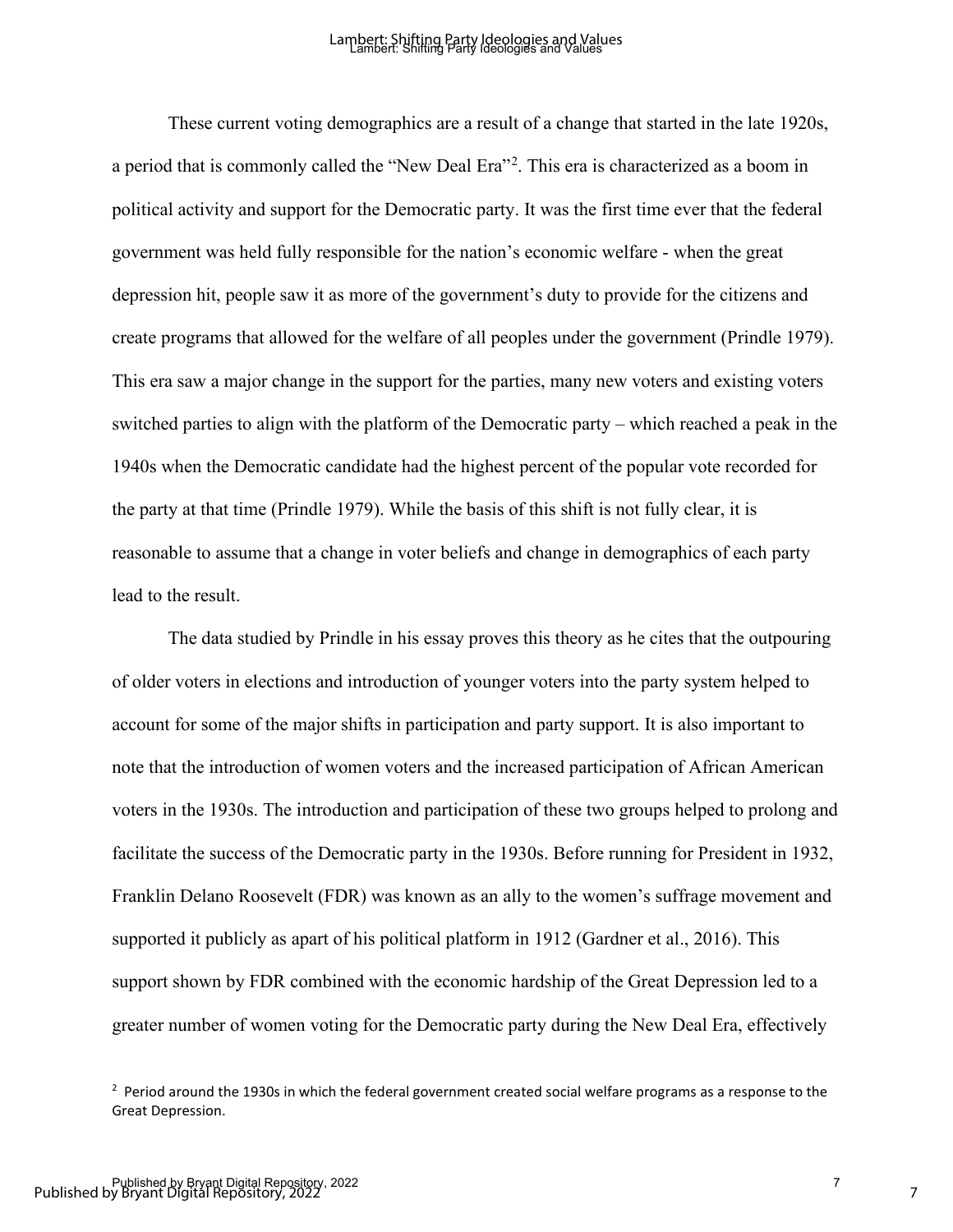changing the demographics of the party (Gardner et al., 2016). FDR managed to win over a large part of the African American vote for the Democratic party following his election as President of the United States – many of the black American vote prior to FDR's election win was registered to the Republican party (Daniel 2012). However, the addition of FDR's social welfare programs that benefitted black Americans in both city and rural settings shifted a large portion of the black vote from the Republican party to the Democratic party (Daniel 2012). The influx of new voters in the 1930s and the outpouring of mass political participation both played a large part in shaping the two parties and the major elections in the 1930s (Prindle 1979). The inclusion and support from women and black male voters in America in conjunction with a massive exodus of older voters in the 1920s and 1930s helped to create the Democratic party (in terms of demographics) that we see today and ultimately influenced the voter demographics of the current Republican party.

Voter demographics and the inclusion of previously ostracized groups in the political environment was one of many factors that has seemingly influenced the "shift" and splitting of the Democratic and Republican parties. Another main factor in the current shift is the changing party values and ideology of both the Democratic and Republican parties. During the New Deal Era, historians observed a change on a federal government level from a more financially conservative model under the Republican party (and Herbert Hoover) to a model that focused on investment in infrastructure and social welfare programs under the Democratic party (University of Michigan). This radical change in focus from administration to administration during the 1930s signifies that party platform and ideology combined with extenuating circumstances heavily influenced the change in political direction in the United States during this time.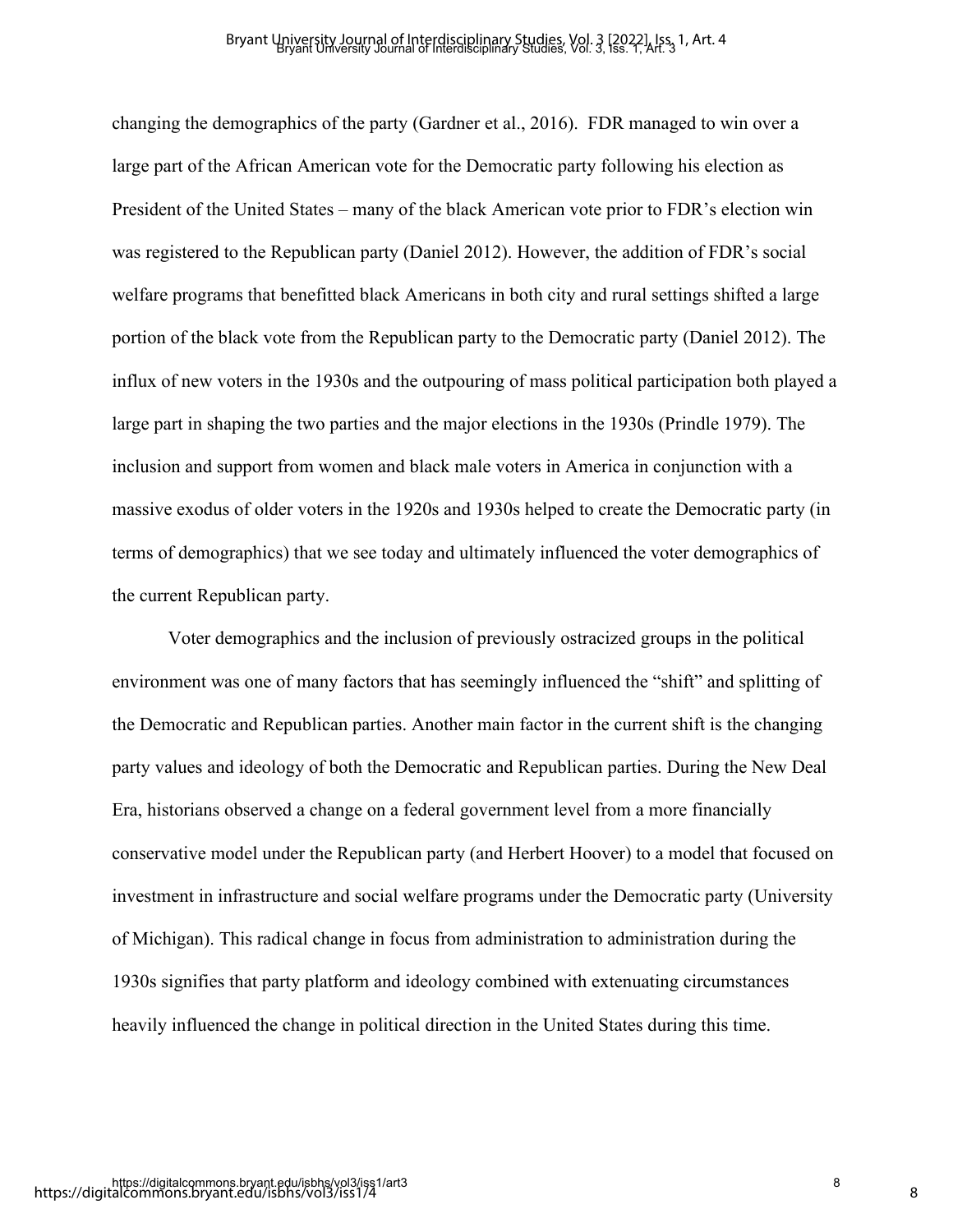Prior to the stock market crash and the start of the Great Depression, Herbert Hoover held a very strong Republican platform and was increasingly conservative with national spending – this became problematic in 1929 and beyond in his term as President. Hoover's run for reelection in 1932 called for a more balanced national budget, an increase on tariffs, and a repeal of prohibition – there was no stance notated on trade, prosperity, or growth in technology and industry (Hamilton 2017). Moreover, the Republican party model prior to 1929 encouraged voluntary labor unions and trade unions with access to shared materials within their industries – this became highly problematic for the party when they refused to acknowledge a need to use government resources to continue these unions and organizations after the stock market crash (Weed 1989). This form of associationism<sup>[3](#page-8-0)</sup> established by the Republican party in the 1920s had introduced the business sector of the economy to a type of cooperative and strategic planning that forced them away from the Republican party when a crisis time hit in the 1930s (Weed 1989). The inability of the Republican party to update and shift their values to center on the needs of the American voters that identified with the Republican party in the 1930s led to Hoover's (and the Republican party's) eventual loss in the 1932 presidential election.

However, the Democratic party in the early 1930s had undergone various ideological and value changes. Presidential candidate Franklin Delano Roosevelt introduced social welfare programs that benefitted many minority groups, some of which included social security, statutory minimum wage, and increased infrastructure spending (Britannica 2020). The Democratic party encouraged the blue-collar workers and businesses by providing public goods that benefitted the individual and collective within society – which was what the Republican party at the time failed to do. The Democratic party re-emerged their platform with FDR citing a focus on economic

<span id="page-8-0"></span><sup>&</sup>lt;sup>3</sup> The development and widespread support of voluntary institutions to promote better cooperation within industries.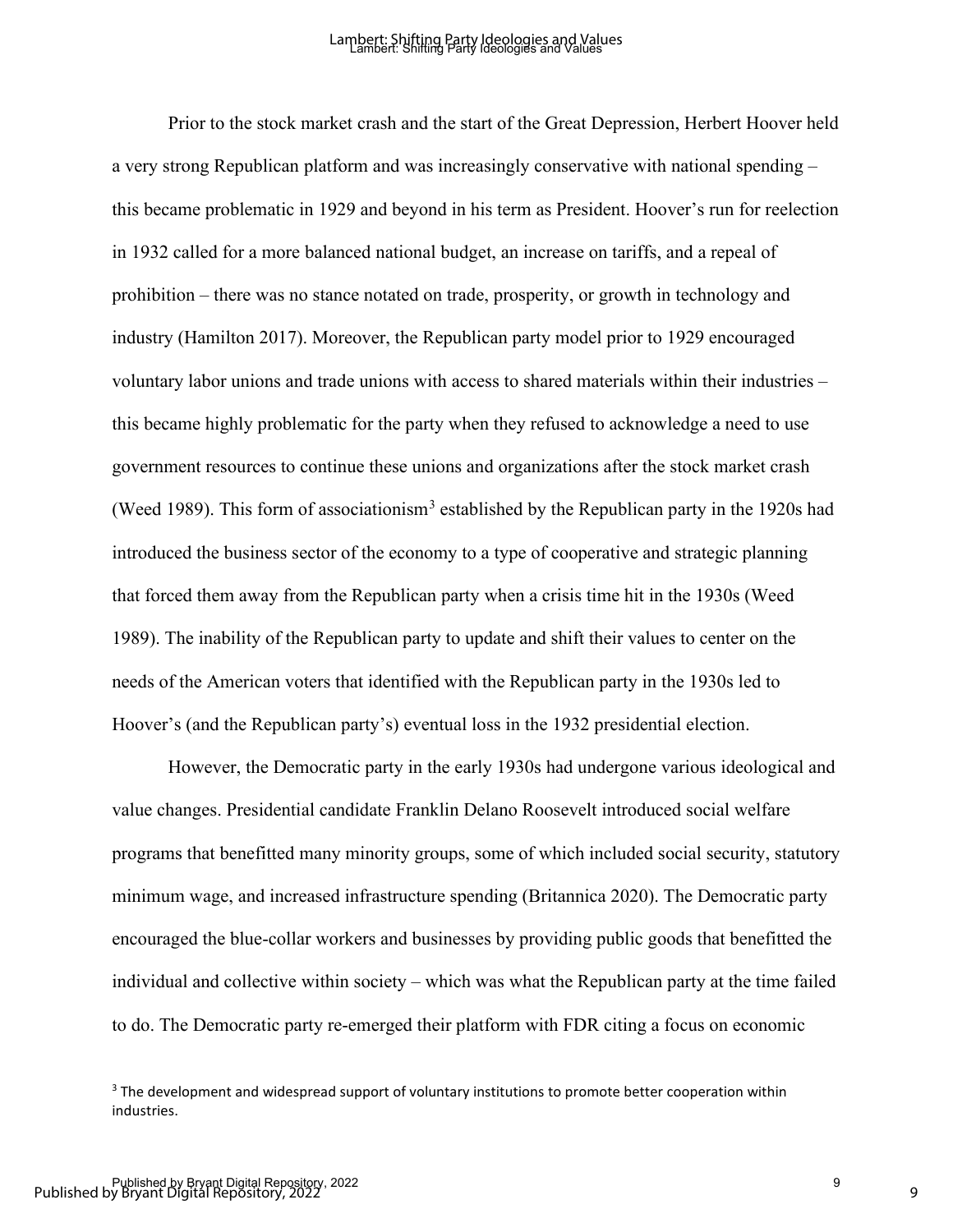governmental policies that would allow for the creation of stricter anti-trust laws, substantial planning for infrastructure work, and the creation of unemployment pensions and other public goods – the Democratic party under FDR became a party that encompassed "everyone" (Peters & Woolley). This platform created by FDR led him to be the president with the most terms in office (four terms) and allowed the Democratic party to stay in power into the 1950s.

The realignment and shift in values of voters due to the Great Depression forced a reevaluation of ideology and values of the two major political parties – resulting in an eventual party shift. A similar type of shift is occurring currently within the Democratic and Republican parties. Most notably, the current mainstream Republican party has reverted to traditional southern values and ideological standpoints – the party has reclaimed its role as the "rural party" (Lewis 2017). The Republican party as we know it now bases its platform upon traditional Catholic and Christian religious values, fiscal conservatism, and the support of big business – America saw each of these values present themselves during President Trump's campaign and eventual presidency (Lewis 2017). President Donald Trump had transcended and formed his own faction of the Republican party through his disengagement with free trade deals and imposition of tariffs to move outsourced US Industry back into the United States (Gonyea, 2020). Free trade and a lack of tariffs to promote a better economy was historically a pivotal aspect of Republican party's platform before Trump – this platform is no longer a reality as Trump's success in 2016 has successfully molded the Republican party to fit Trump's ideals. Another major ideological shift from the historical values of the Republican party because of Trump lies in the GOP's immigration policy.

Under the Bush administration, the Republican party branded themselves as a party that pressed for immigration reform by stressing the humanity aspect of those crossing the border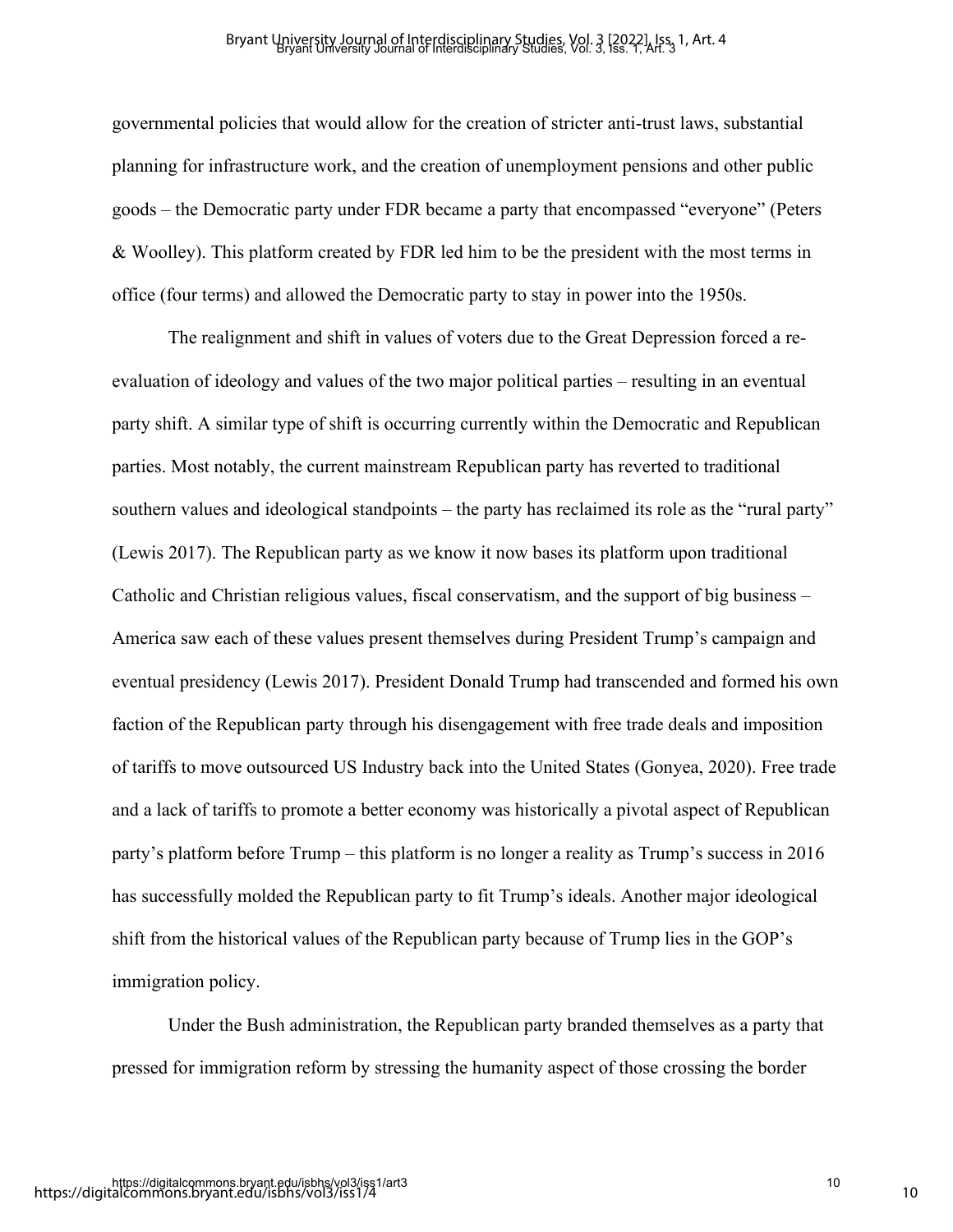illegally – the party effectively nudged the general public into wanting immigration reform by showing voters the humanity and needs behind those coming to America (Gonyea, 2020). Trump, however, capitalized on existing anti-immigrant attitudes and ideals from the far-right spectrum of the Republican party to push for deportation and stricter reforms on immigration – he effectively dehumanized immigrants and spread an attitude that perpetrated fearmongering and mistreatment of many immigrants at the US-Mexico border (Gonyea, 2020). Despite the Republican party's rebranding into a party that accepts (and endorses) candidates who propagate negatively charged ideology, polls still reflect high approval ratings for Trump among many Republicans (Gonyea, 2020). The changes in values, presentation, and priorities for the mainstream Republican party has allowed it to revert into a party whose values align most closely with traditional southern values and the radicalized southern Christian conservatives – some researchers point out that this shift in values may have been rooted in a dire need to gain support from the more rural areas of the nation to promote wider-spread party growth (Fisher 2012).

The Democratic party faced a need for reinvention following the loss of the 2016 election to Republican candidate Donald Trump. The changes in party values and standpoints regarding hot-button issues is increasingly less visible via media sources than that of the Republican party. The Democratic party has shifted increasingly towards a model of the party that emphasizes progressive ideals and inclusion of all people (Kurtzleben, 2021). The evolution of the Democratic party has steered the party towards a focus on social programs and benefits that are funded by the government/ government agencies (Kenworthy 2019). The Democratic party was branded the party for "everyone" during the New Deal and as of 2021, it appears that it is still the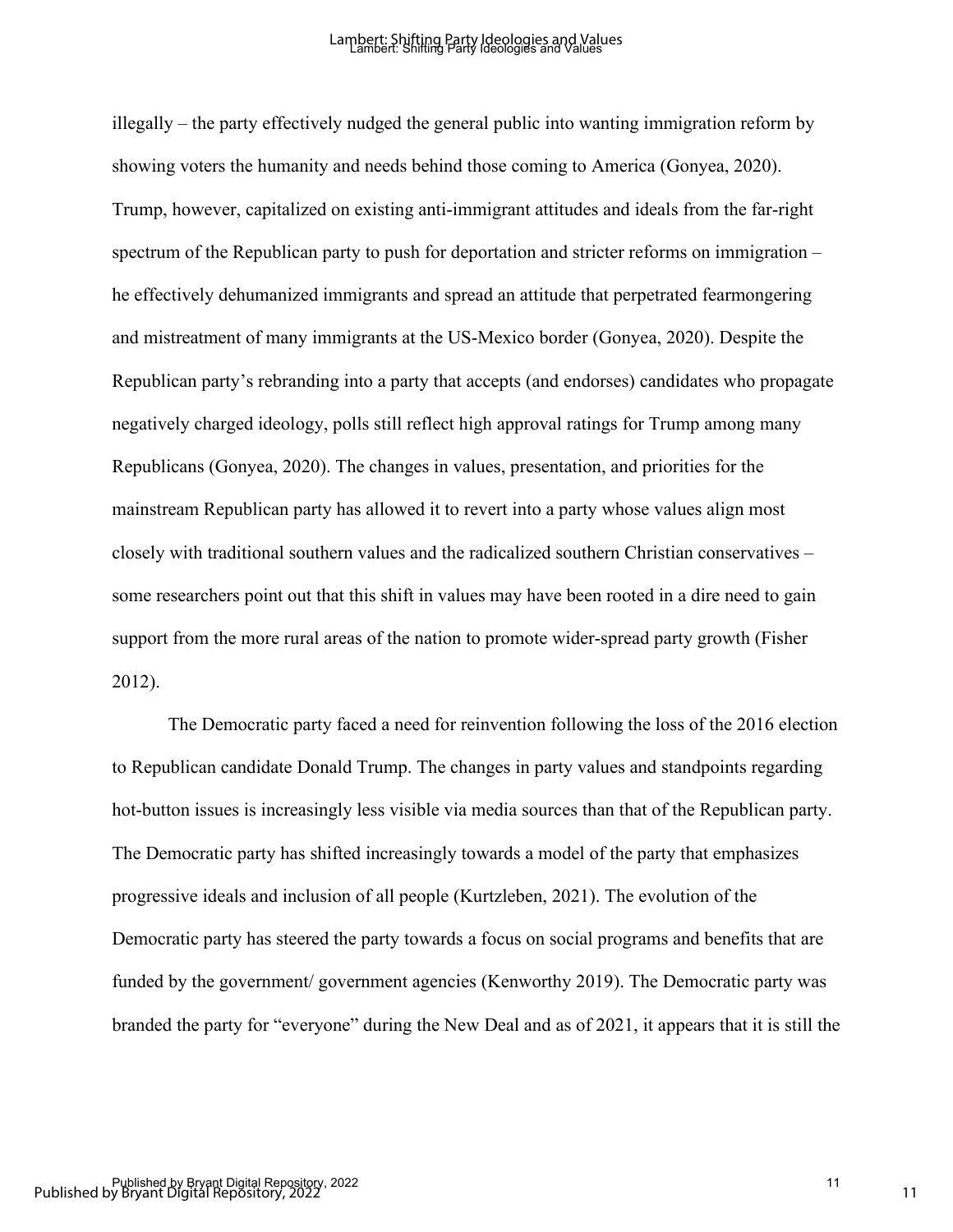case via the mixed ranges of racial, age, and education demographics that make up the voters of the Democratic party.

While the shifting in party values is an important factor in how the parties fit after realignment, the factor that is pivotal to the actual notion of the shift and realignment of the two major parties in the two-party system relies on one main factor to characterize the entire political climate of the United States – polarization. Realignment theorists and notable historians have observed that increased polarization in party ideology and values has been a major contributor to the shifting and eventual realignment of political parties throughout history (Weed 1989). The Pew Research Center conducted research of how partisan antipathy and ideological uniformity effect voters in their everyday lives and found that Republicans and Democrats are more divided from an ideological standpoint right now than ever before.

Data claims Democratic attitudes about the Republican party and vice versa view the other major party as a "threat to the nation's wellbeing" – the extremists of the Democratic and Republican parties seemingly disagree on ideological aspects of the other party on every political front (Pew Research Center, 2014). In fact, researchers at the Pew Research center have linked higher amounts of political participation in recent times to increasingly polarized political views – the more active an individual is in the political sphere, the more extremist or unwilling to see the other side's point of view one will become. Polarization is becoming an increasingly difficult problem to deal with as uniformity in ideological beliefs of each respective party has continued to grow tremendously over the past 20 years - resulting in a more extremist but unified platform for both sides of the political spectrum (Pew Research Center, 2014). However, the current state of polarization within the Republican and Democratic parties has forced many people to begin to loosely identify with a political party or gravitate more towards the middle of the spectrum in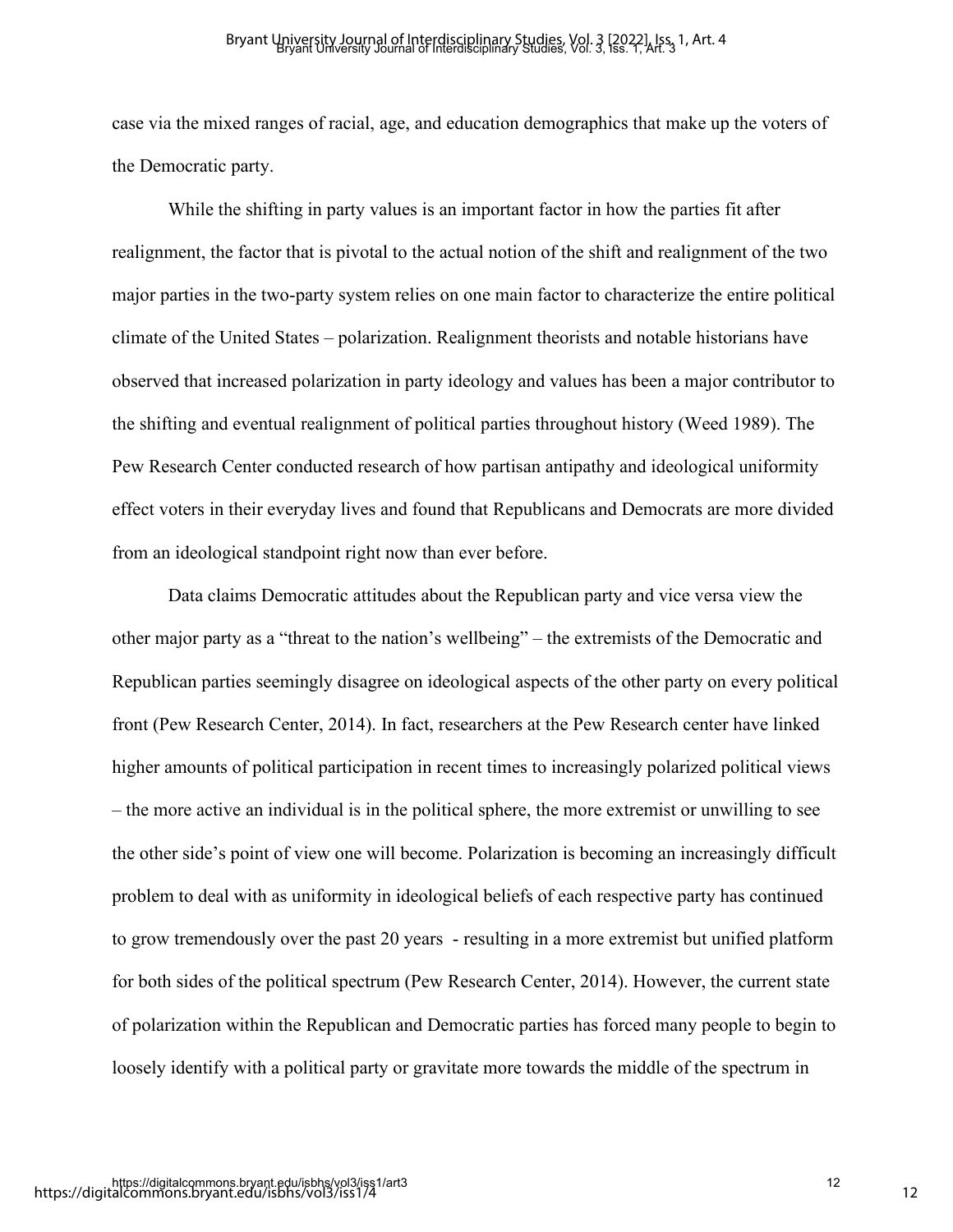terms of political beliefs – alienating key members of each political party from the heart of the party ideals (Pew Research Center, 2014).

This polarization does not only affect American voters, but also the general public and the autonomy of Congress. The movement towards widespread expression of polarized and extremist beliefs in the American political realm has led to a widening gap between the aisles of the Republican and Democratic parties in Congress – there is now no overlap or shared consensus between parties in the legislative branch of government (Pew Research Center, 2014). This is alarming primarily because bodies like Congress rely on the collaboration and consideration of different political views to come to a consensus on bill passage or other legislative enactments.

Researchers at Brown University and Stanford University found that the rate of polarization in the United States as compared to any other country was "exceptional". These researchers point out the United State's political history with aligning with certain ideological views, alignment with race issues, and historical alignment with different religious identities as a possible main cause of the rapid polarization we are seeing now (Shapiro et al., 2020). Another possible cause outlined by researchers for the outstanding increase in party polarization in the United States specifically is the rise of partisan cable news stations. While other countries in comparison with the United States also saw an increase in polarization as a result of news media, researchers found that other countries who have publicly funded news media saw slight decreases in political polarization over the last few decades (Shapiro et al., 2020). The argument presented by the researchers at Brown University adds a chillingly human effect to polarization, such extremist attitudes can be manufactured by partisan sources if exposed to the propaganda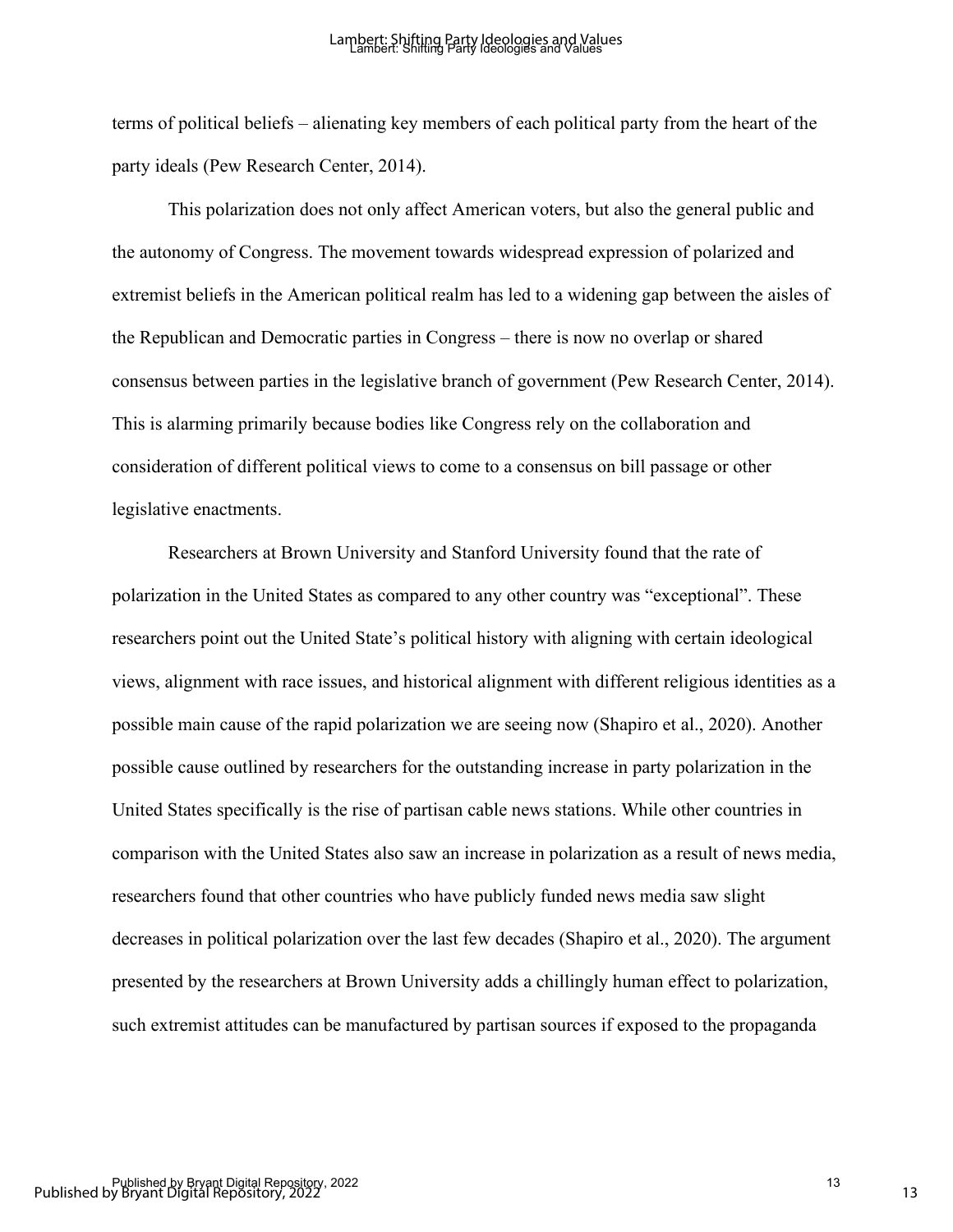often enough or it can be prevented by the regulation of ideological sentiments in mass media services.

This widespread polarization of a group of people via consumption of political content directly connects to a psychological effect called "groupthink". In the format of large-scale political parties, groupthink is especially dangerous as it creates a "with us or against us" attitude that targets not only the opposite political party, but also individuals that are within the same party (Alvernia University 2018). The creation of that mental state in politics leads to the fracturing and dividing of one party into smaller sub-parties that may have different value systems or belief systems but still operate under the original umbrella of that specific political party. This is the crux of the issues pertaining to the American political environment currently.

In his essay *Polarised and Fractured Us Political Parties and the Challenges of Governing*, John Fortier agrees with arguments by other scholars and organizations mentioned above that the framework of the two-party political system is fracturing and allowing for the emergence of more sub-parties and viewpoints to be addressed under the guise of a major party platform. With this research comes the assumption that there is no longer one sound party ideological view on a topic, nor is there a definitive definition of what it means to be a part of either majority party. Fortier claims that the fracturing caused by widespread polarization within the parties has made it harder for political parties and institutions to gain funding and a consistent following due to ever-changing ideological bases. Not only does a fractured system cause problems on a political identity level, it also strengthens the notion mentioned before that polarization hinders the overall legislative processes of the United States.

The party that is most referenced in mainstream media as a fracturing or splitting party is the current Republican Party or the GOP. Currently, there are five factions or "sub-parties" under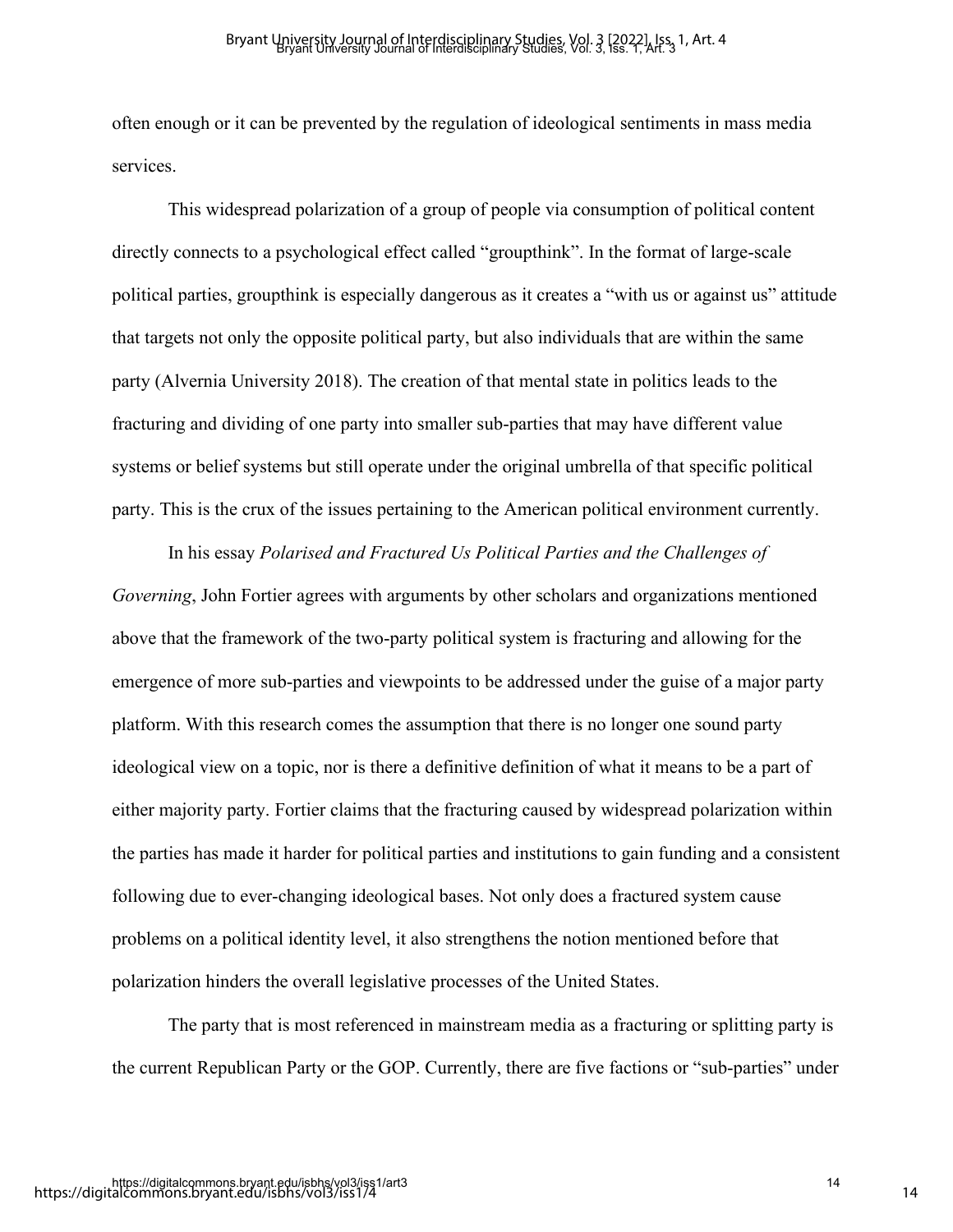the umbrella of the "Republican Party" – the Old Guard, the Adapters, the Searchers, the Reformers, and the Prophets (Olsen 2021). Each of these factions differs in small ways from one to the next, encompassing different values that makeup the generalized Republican party view. The Old Guard are the faction of Republican lawmakers and voters who do not want to see any change to the party platform – they do not believe that anything within the last decade of American history validates changing the Republican party's stance on or approach to domestic policy (Olsen 2021). In contrast with the Old Guard ideals, the Adapters are a group of Republican party identifiers who tend to acknowledge that times have changed, but often propose very minimal changes in party doctrine or ideology to reflect those changes (Olsen 2021). The spectrum of polarization within the republican party is at its farthest-out point when discussing the Old Guard, but slowly moves inward towards active reform and change with the Adapters. However, the group known as the Searchers are reformed Republicans who know that the party needs to change in order to survive in modern times but are still actively trying to decipher what the needed changes will be depicted as in society – these are the Republican party identifiers who want to move away from the unrelenting support of big business and towards the support for the US working class (Olsen 2021). The faction of the Reformers is the group of Republican party members who have been demanding a rebrand and rethink of the GOP platform for years – this group is pushing the GOP towards more modernization and asking for reform that allows the Republican party to reposition themselves in the interest of the working-class Americans (Olsen 2021). The Prophets are a more radicalized version of the Reformers – this small group is calling for more severe changes to the party platform. Most notably, candidates aligning with the Prophet sub-party are demanding a tax hike on companies that outsource jobs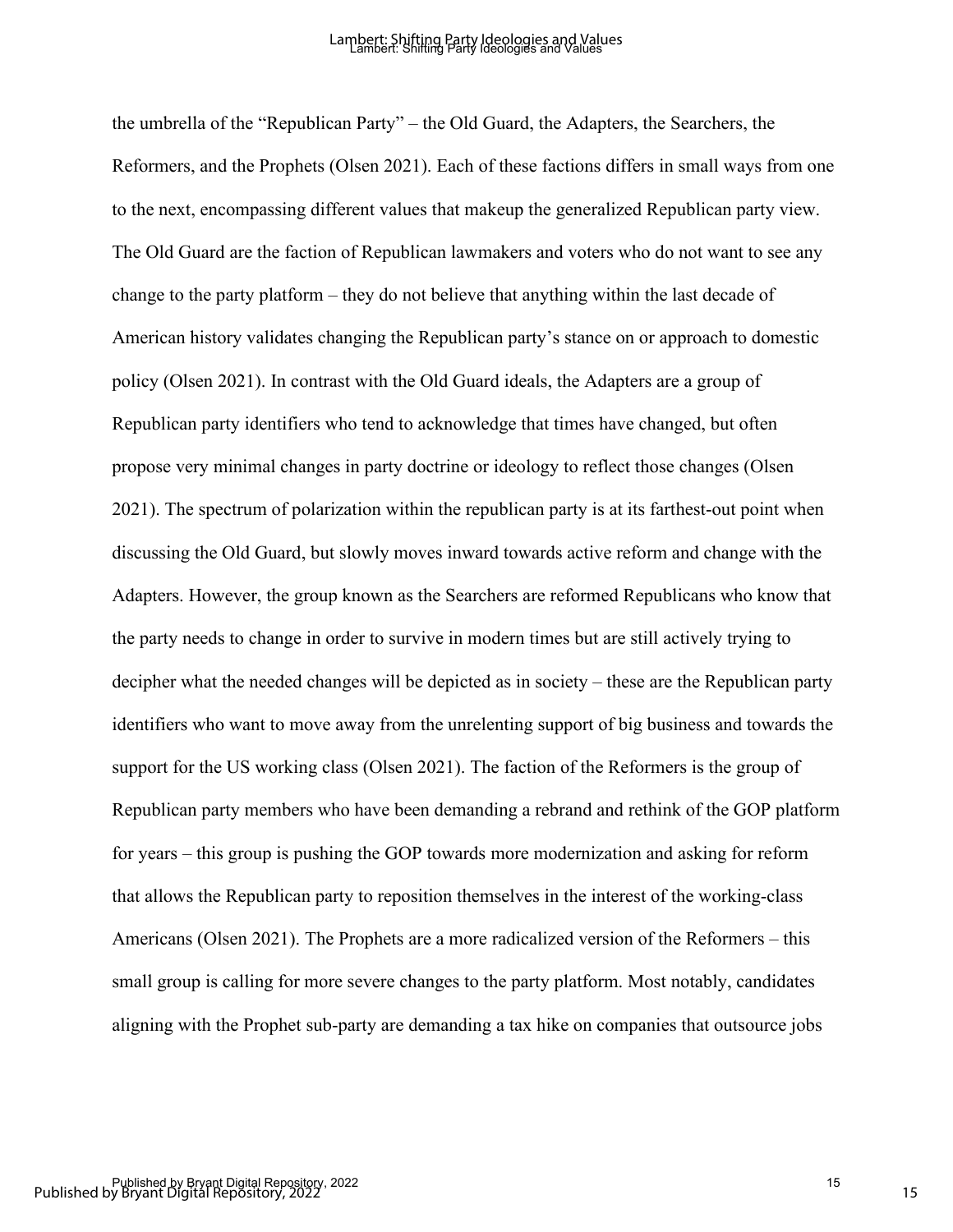into other countries and itching to reposition the Republican party into something more opposite and radical than any other ideological stance taken by the party (Olsen 2021).

The emergence of these sub-parties comes seemingly as a result of the internal struggles within the Republican party around the time of the 2016 election. However, the Democratic party is also seeing factions emerge from their recent win of the Presidency. In order from most extremist to least, here are the current sub-parties hiding under the umbrella term of "Democrat" – the Super Progressives, Very Progressives, Progressive New Guard, Progressive Old Guard, Moderates, and Conservative Democrats (Bacon 2019). The Super Progressive faction of the Democratic party is characterized by a very liberal stance on economic issues and identity/cultural issues – this faction is also increasingly "anti-establishment", meaning that their role in the political realm is to point out the shortcomings of both the Republican and Democratic parties (Bacon 2019). The Very Progressives are also very liberal on economic issues but differ from the Super Progressive in their degree of liberal views on identity issues and their degree of cynicism towards Democratic establishment (Bacon 2019). The Progressive New Guard faction of the Democratic party is characterized by a liberal attitude on economic and identity issues – but highlights the concern of "electability" of candidates to office and the appeal of party ideas to more moderate voters (Bacon 2019). The only difference between Progressive New Guard and Progressive Old Guard factions is that the Old Guard is seemingly more center-left focused on economic and identity issues – the Old Guard is still very concerned about the electability of candidates (Bacon 2019). This is the first true "moderate" classification of the Democratic party that still encompasses more liberalized ideas. The group labelled the Moderates are slightly more conservative than any previously mentioned Democratic group with their platform focusing specifically on the more business-friendly aspect of the Democratic party in terms of economic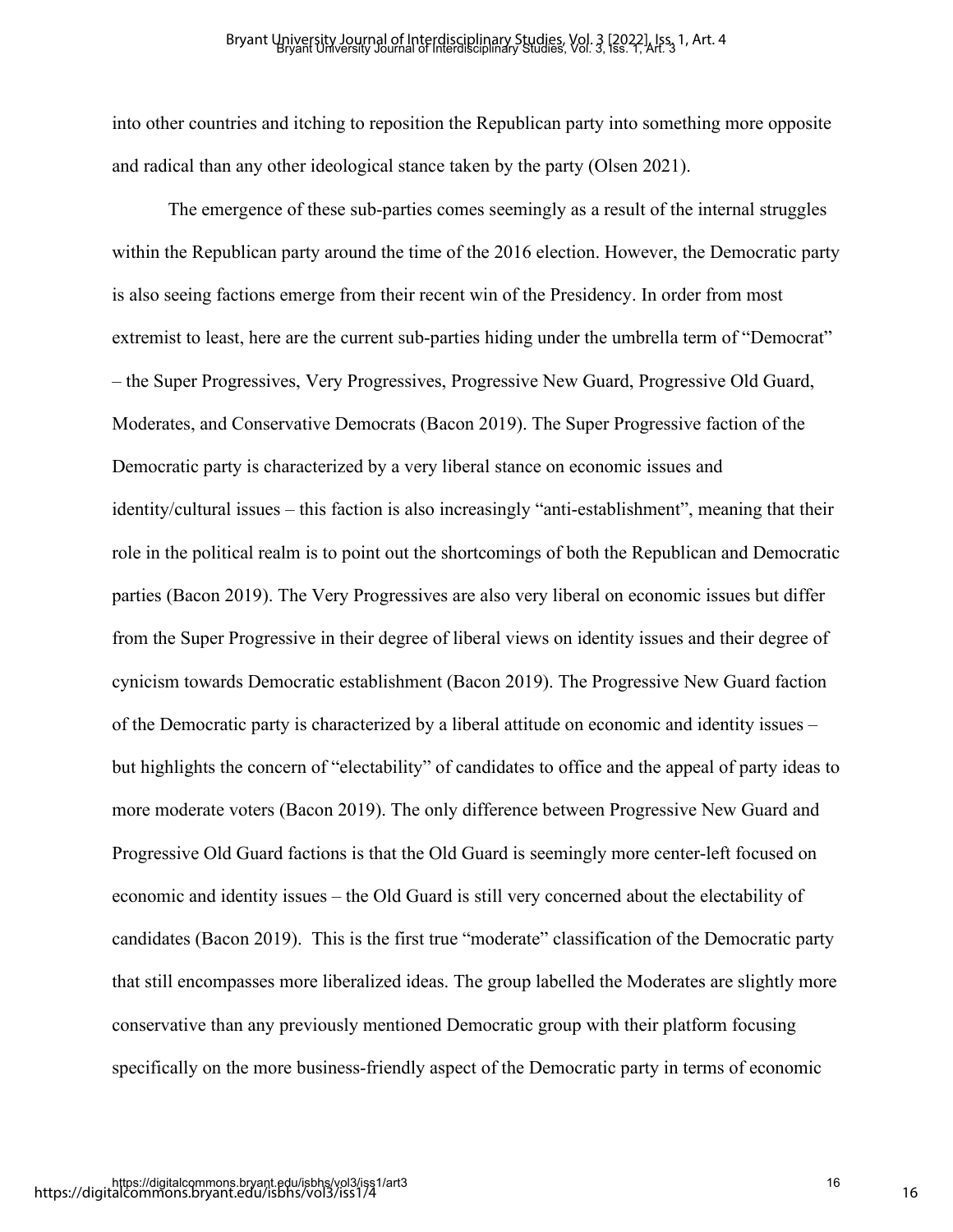policies (Bacon 2019). Lastly, the Conservative Democrats are a true middle in terms of radicalization of the democratic party. Conservative Democrats are characterized by their skeptical liberal views on economic and cultural issues and typically yield from more conservative-leaning geographic areas (Bacon 2019).

It is immensely important to recognize that both major political parties have undergone fracturing and morphing into smaller ideological facets of their larger parties – each facet being a different degree of radicalization because of ideological and values-based friction within the parties. To tie all these concepts discussed in this paper together, data analyzation from the Pew Research Center that was conducted in June of 2014 sheds light on what exactly this push towards polarization and gradual shift in party values means in terms of voting and party support.

Researchers at Pew Research Center conducted data analysis that addressed the role of polarization in voting, donation, and other political processes to better understand the role that partisanship and polarization in American politics. From this data, researchers concluded that an individual who holds consistently polarized views and views the opposite party in a negative light, is most likely to participate in political processes (including voting) than another voter with a less extremist view (Pew Research Center 2014). Of those who do not identify with an extremist sub-party or faction of a political party, only 39% of respondents described themselves as regular voters or participants within political processes (Pew Research Center 2014).

In theory, the most recent shift of party demographics, change in party values, and widespread polarization of the political parties has led to a group of more moderate voters being ostracized from the political realm. The analyzation of the New Deal Era and the factors that allowed the parties to aggressively morph into new platforms allowed for the uncovering of similar patterns within the current shift in party platforms that America is experiencing right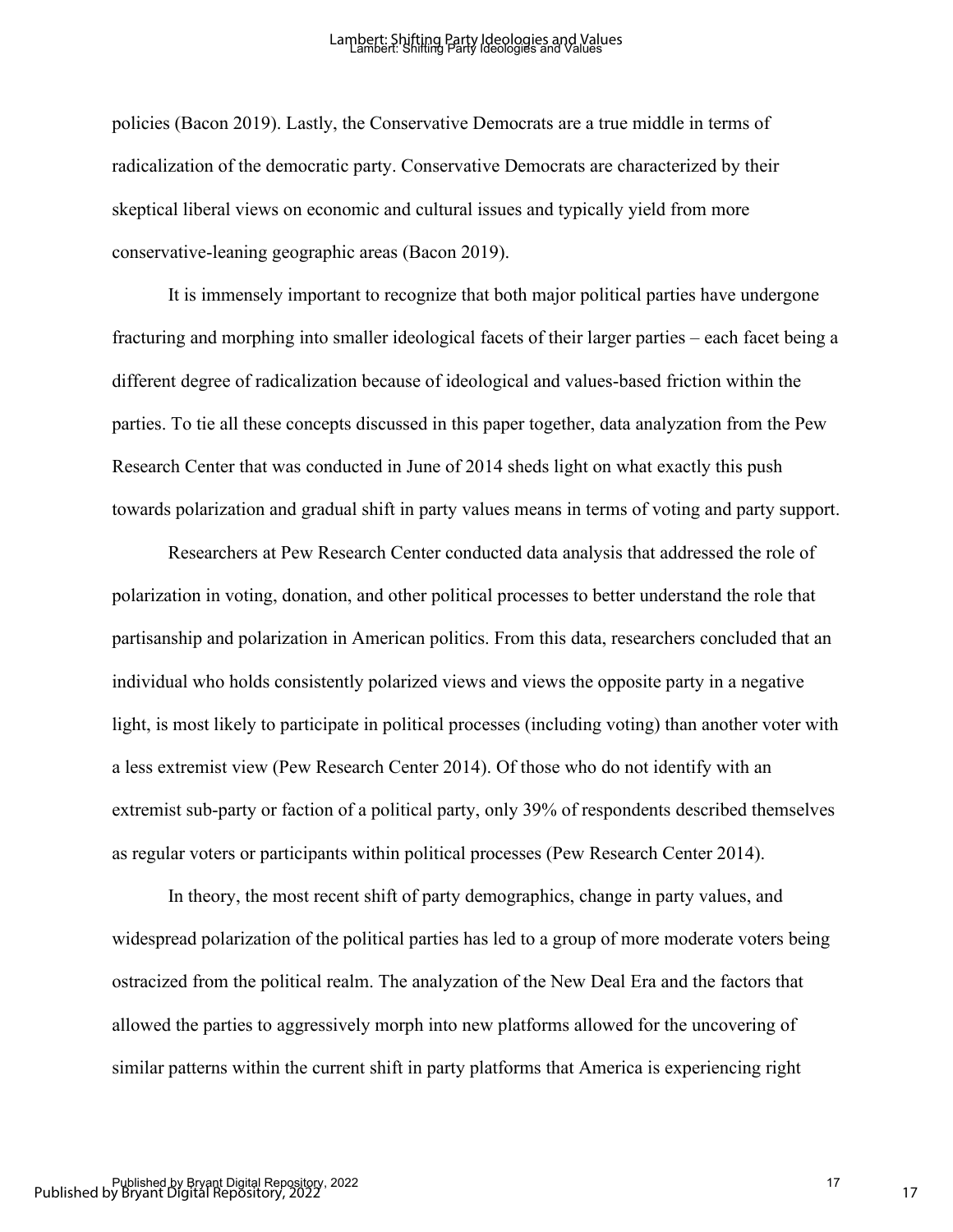now. My research allowed me to conclude that the recent shifts in political party ideology have contributed to a more polarized political climate and further separation between the two prominent parties. This separation has left a larger underrepresented group of moderate voters feeling unmotivated, while boosting the participation rate of those who view politics through the lens of an extremist.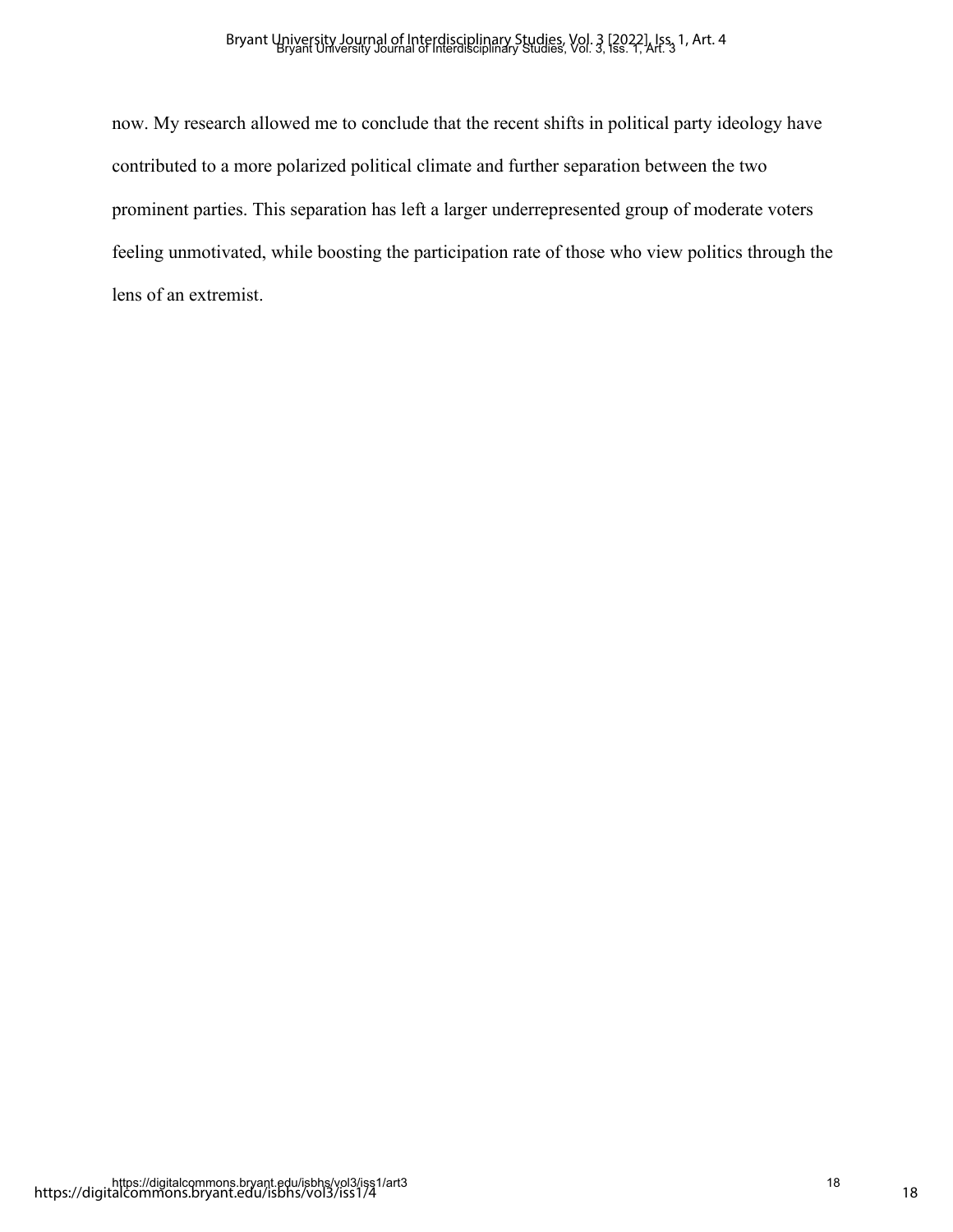#### Works Cited

- Alvernia University. (2018, May 1). *Group polarization in Social Psychology*. Alvernia University. Retrieved from [https://online.alvernia.edu/articles/group-polarization-social](https://online.alvernia.edu/articles/group-polarization-social-psychology/)[psychology/](https://online.alvernia.edu/articles/group-polarization-social-psychology/)
- Bacon, P. (2019, March 11). *The six wings of the Democratic Party*. FiveThirtyEight. Retrieved from<https://fivethirtyeight.com/features/the-six-wings-of-the-democratic-party/>
- Britannica, T. Editors of Encyclopedia (2020, November 17). Democratic Party. Encyclopedia Britannica.<https://www.britannica.com/topic/Democratic-Party>
- Daniel, D. (2012, April). *How Blacks became Blue: The 1936 African American Voting Shift From the Party of Lincoln to the New Deal Coalition*. Salve Regina University Digital Commons. Retrieved from [https://digitalcommons.salve.edu/cgi/viewcontent.cgi?article=1077&context=pell\\_theses](https://digitalcommons.salve.edu/cgi/viewcontent.cgi?article=1077&context=pell_theses)
- Dalton, R. (2016, May 9). *Party Identification and Its Implications*. Oxford Research Encyclopedia of Politics. Center for the Study of Democracy, University of California Irvine. Retrieved from<https://doi.org/10.1093/acrefore/9780190228637.013.72>
- Fortier, J. C. (2015). Polarised and Fractured Us Political Parties and the Challenges of Governing. European View, 14(1), 51–58.<https://doi.org/10.1007/s12290-015-0353-7>
- Fisher, M. (2012, August 28). *GOP platform through the years shows party's shift from moderate to conservative*. The Washington Post. Retrieved October 20, 2021, from [https://www.washingtonpost.com/politics/gop-platform-through-the-years-shows-partys](https://www.washingtonpost.com/politics/gop-platform-through-the-years-shows-partys-shift-from-moderate-to-conservative/2012/08/28/09094512-ed70-11e1-b09d-07d971dee30a_story.html)[shift-from-moderate-to-conservative/2012/08/28/09094512-ed70-11e1-b09d-](https://www.washingtonpost.com/politics/gop-platform-through-the-years-shows-partys-shift-from-moderate-to-conservative/2012/08/28/09094512-ed70-11e1-b09d-07d971dee30a_story.html)[07d971dee30a\\_story.html.](https://www.washingtonpost.com/politics/gop-platform-through-the-years-shows-partys-shift-from-moderate-to-conservative/2012/08/28/09094512-ed70-11e1-b09d-07d971dee30a_story.html)
- Gardner, D., Gauthier, D., Nolan, G., Roosevelt House Staff, & Hunter College Staff. (2016, June 9). *FDR: Suffrage and elections*. Women Take the Lead. Retrieved from <http://rhppi.org/womentakethelead/exhibit/fdr-suffrage-and-elections/>
- Gonyea, D. (2020, August 24). *How trump has changed the Republican Party*. NPR. Retrieved from [https://www.npr.org/2020/08/24/905536233/how-trump-has-changed-the-republican](https://www.npr.org/2020/08/24/905536233/how-trump-has-changed-the-republican-party)[party](https://www.npr.org/2020/08/24/905536233/how-trump-has-changed-the-republican-party)
- Hamilton, D. E. (2017, August 1). *Herbert Hoover: Campaigns and elections*. University of Virginia: Miller Center. Retrieved from <https://millercenter.org/president/hoover/campaigns-and-elections>
- Hanson, P., & Chen, Y. (2020, May 2). *The demographic profiles of Democrats and Republicans*. Grinnell College Data Analysis and Social Inquiry Lab. Retrieved from [https://dasil.sites.grinnell.edu/2020/05/the-demographic-profiles-of-democrats-and](https://dasil.sites.grinnell.edu/2020/05/the-demographic-profiles-of-democrats-and-republicans/)[republicans/](https://dasil.sites.grinnell.edu/2020/05/the-demographic-profiles-of-democrats-and-republicans/)